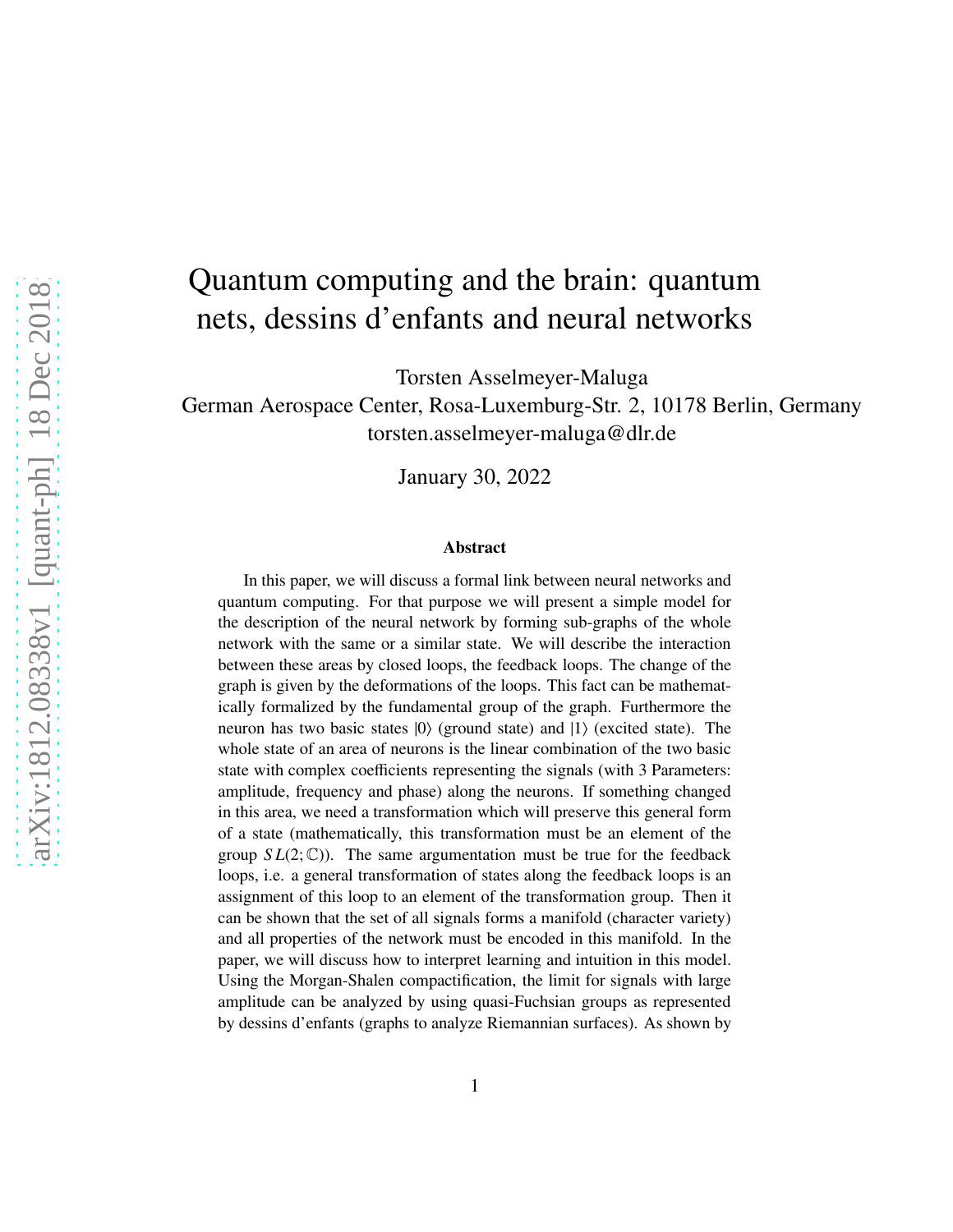Planat and collaborators, these dessins d'enfants are a direct bridge to (topological) quantum computing with permutation groups. The normalization of the signal reduces to the group  $SU(2)$  and the whole model to a quantum network. Then we have a direct connection to quantum circuits. This network can be transformed into operations on tensor networks. Formally we will obtain a link between machine learning and Quantum computing.

## 1 Introduction

Our brain (which will be seen as a neural network in the following) is known to be a complex system with no chance to describe it at least partly. The reason for this is simple The complexity of a neural network is mainly given by the exponential size of the state space. Interestingly, a quantum circuit has also an exponential state space as usually given by  $2^N$  where *N* is the number of qubits. This paper will be discuss the question whether both systems have a similar description. This idea sounds crazy at the first view. But the brain will be viewed as a classical computer with an exponential state space. In the brain, the so-called calculations are given by the signals going through the network. The number of possible ways in a network is exponential large with respect to the size (number of vertices) of the network. A classical computer can be simulate a quantum computer but needs exponential ressources and a far longer calculation time. The motivation for this work is similar idea: is it possible that the brains (or a neural network) can be simulate a quantum computer with smaller ressources?

Here we will discuss this idea. But in the following we don't discuss a direct link between neural networks and quantum computing. Therefore we don't assume things like entangled neurons or similar things. Furthermore we also don't discuss the interaction between machine learning and quantum computing (see [\[1,](#page-14-0) [2\]](#page-15-0)). But the main problem of this work is the question: how can we describe such a complex system like the brain?

In physics there were two substantial revolutions: relativity and quantum theory changing our view of nature. In principle, there was also a third revolution which can be called 'Understanding complexity' with topics like deterministic chaos, self-organization, synergy etc. Partly implied by this progress, other branches of natural science like biology and chemistry were developed also much further in particular at the second half of this century. In parallel, mathematics changed also their shape, away from analysis and analytical geometry more in the direction of qualitative methods. Here, the development of topology was central for this direction influencing many ar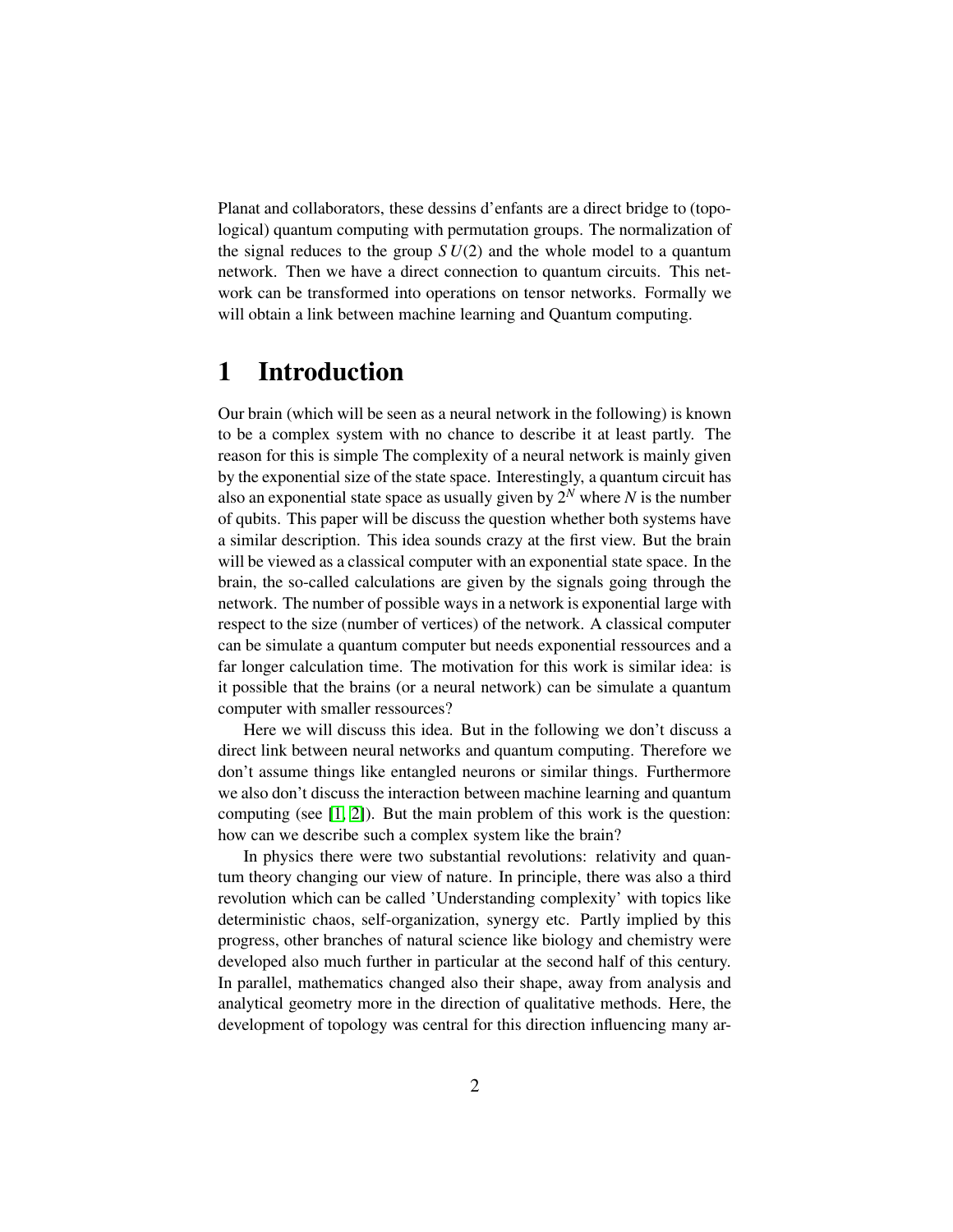eas like algebraic geometry, number and operator theory. Topology can be simply expressed as a qualitative theory of shapes and spaces. So, why not using these ideas to grasp complex systems? This paper used these methods to fill this gap. For that purpose we will concentrate on one of the most complex system, the human brain. Currently there is a big effort to understand it in the Human Brain Project (a EU FET Flagship about 1 billion Euro expensive). But is it possible to understanding processes like learning or intuition without a large simulation of the whole brain? Maybe a combination of advanced physics and mathematics can help. A basic model of neural networks is the famous Ising model. But in the last two or three decades much progress was made to describe spacetime using graphs (the so-called spin nets of Penrose). These graphs are described by quantum mechanics (and are part of quantum gravity). Therefore there is 'room' for changes in this graph by quantum fluctuations. This picture has much in common with the human brain with fluctuations in the neural network (leading to connection changes in the network). So why not use these spin nets to describe the neural network? In this paper we will discuss this possibility by describing a simple model. One guiding principle of this approach is the interaction between connected neurons to obtain a non-trivial model. Usually not only a pair of neurons is involved into an interaction but rather a subset of neurons. We will describe this interaction as feedback loops. Below we will show that this model has features which one would expect (or know) from neural networks. The mathematics behind this approach based on the work of Morgan and Shalen [\[3\]](#page-15-1) which originally described hyperbolic 3-manifolds (known as Morgan-Shalen moduli space compactification).

In the next section, we will describe the basic model. The brain can be seen as a dynamical graph with electrical signals having amplitude, frequency and phase. Because of the complexity of the graph, it is hopeless to include the whole graph. Instead we form areas of neurons having the same state (ground state or excited state). We describe the interaction between these areas by closed loops, the feedback loops. The change of the graph is given by deformations of the loops. At first view, the interaction between the neurons in the area as represented by loops cannot be neglected. It is equivalent to say that the loops cannot be contracted by deformations. This fact can be mathematically formalized by the fundamental group of the graph. Furthermore the neuron has two basic states  $|0\rangle$  (ground state) and  $|1\rangle$  (excited state). The whole state of an area of neurons can be obtained fomally by suming over all ground and excited states including the corresonding amplitude. Then it is the linear combination of the two basic state with complex coefficients representing the signals (with 3 Parameters: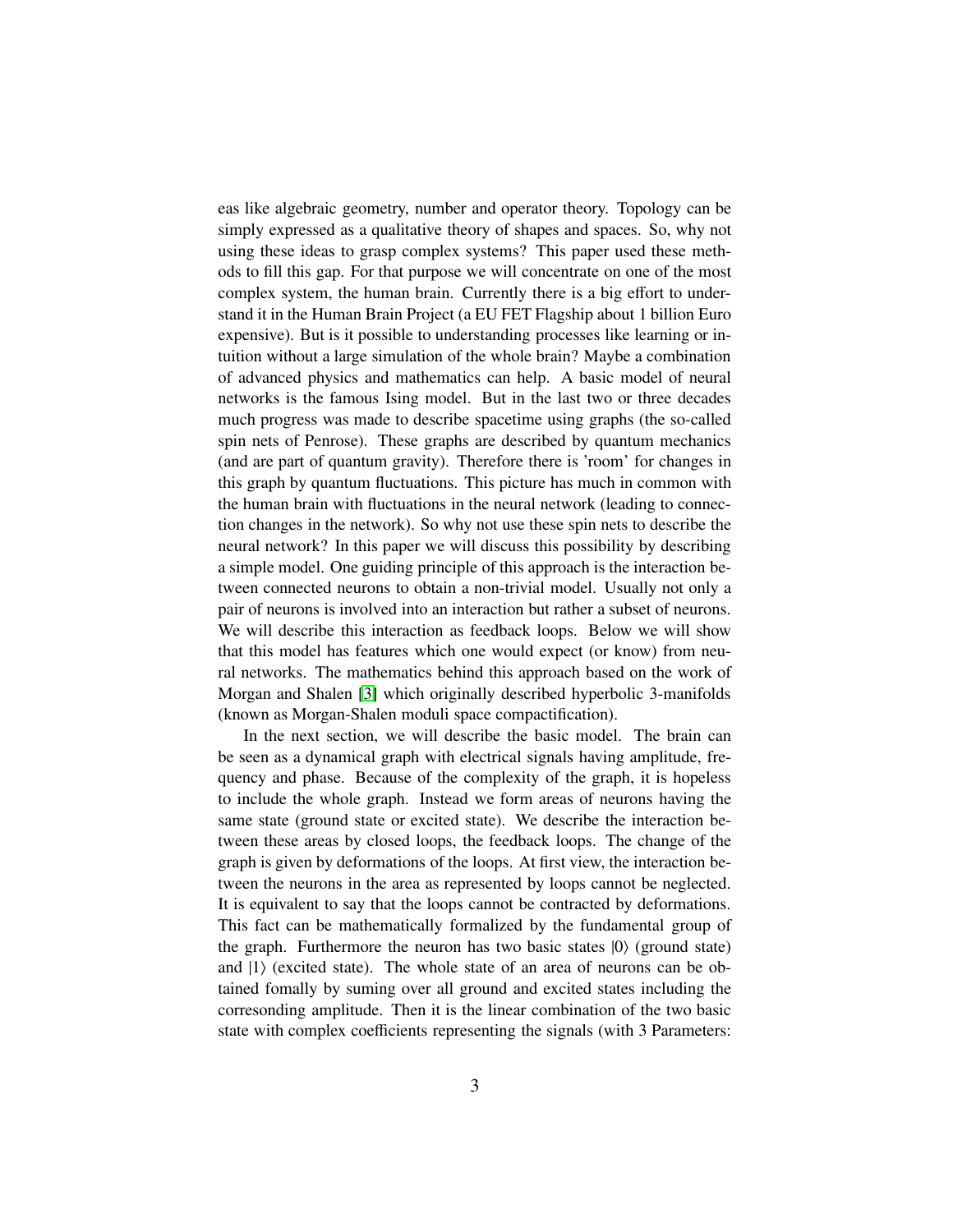amplitude, frequency and phase) along the neurons. If something changed in this area, we need a transformation which will preserve this general form of a state (mathematically, this transformation must be an element of the group  $SL(2;\mathbb{C})$ . The same argumentation must be true for the feedback loops, i.e. a general transformation of states along the feedback loops is an assignment of this loop to an element of the transformation group. Then it can be shown that the set of all signals forms a manifold (character variety) and all properties of the Network must be encoded in this manifold. In the section [3,](#page-7-0) we will discuss how to interpret learning and intuition in this model by using the Morgan-Shalen compactification. In particular, the limit for large amplitudes of the signals can be analyzed by using quasi-Fuchsian groups as represented by dessins d'enfants (graphs to analyze Riemannian surfaces). As shown by Planat and collaborators, these dessins d'enfants are a direct bridge to (topological) quantum computing with permutation groups. The structure of the quasi-Fuchsian groups gives a measure of the complexity as shown in section [4.](#page-11-0) In the section [5,](#page-13-0) we will discuss the normalization of the signal seen as reduction to the group  $SU(2)$ . It reduces the whole model to a quantum network but only for a fixed decomposition of the network into areas. Then we have a direct connection to quantum circuits. Then we can define operations on tensor networks. Formally we will obtain a link between machine learning and Quantum computing.

### 2 A simple model of a neural network

Neural networks as used for deep learning / machine learning are based on the Ising model. Our model is inspired by this model but we will implicitly also use the spin networks known from quantum gravity. It is a difficult task to create a model which is complex enough to generate a realistic behavior but simple enough to work with. For the following, let us assume a graph representing the network of neurons. This graph is non-planar, i.e. the graphs needs a 3-dimensional space to embed them without any intersections of edges. At first we will fix this graph (or network) but later we will allow for fluctuations of the graph (i.e. the change of the edges). Here we are mainly interested in the flow through this network. In the following we will use the words network and graph as synonyms. It is known that: *There is substantial evidence that a "top-down" flow of neural activity (i.e., activity propagating from the frontal cortex to sensory areas) is more pre-*

*dictive of conscious awareness than a "bottom-up" flow of activity.* This fact implies a hierarchical structure inside the network. Then there are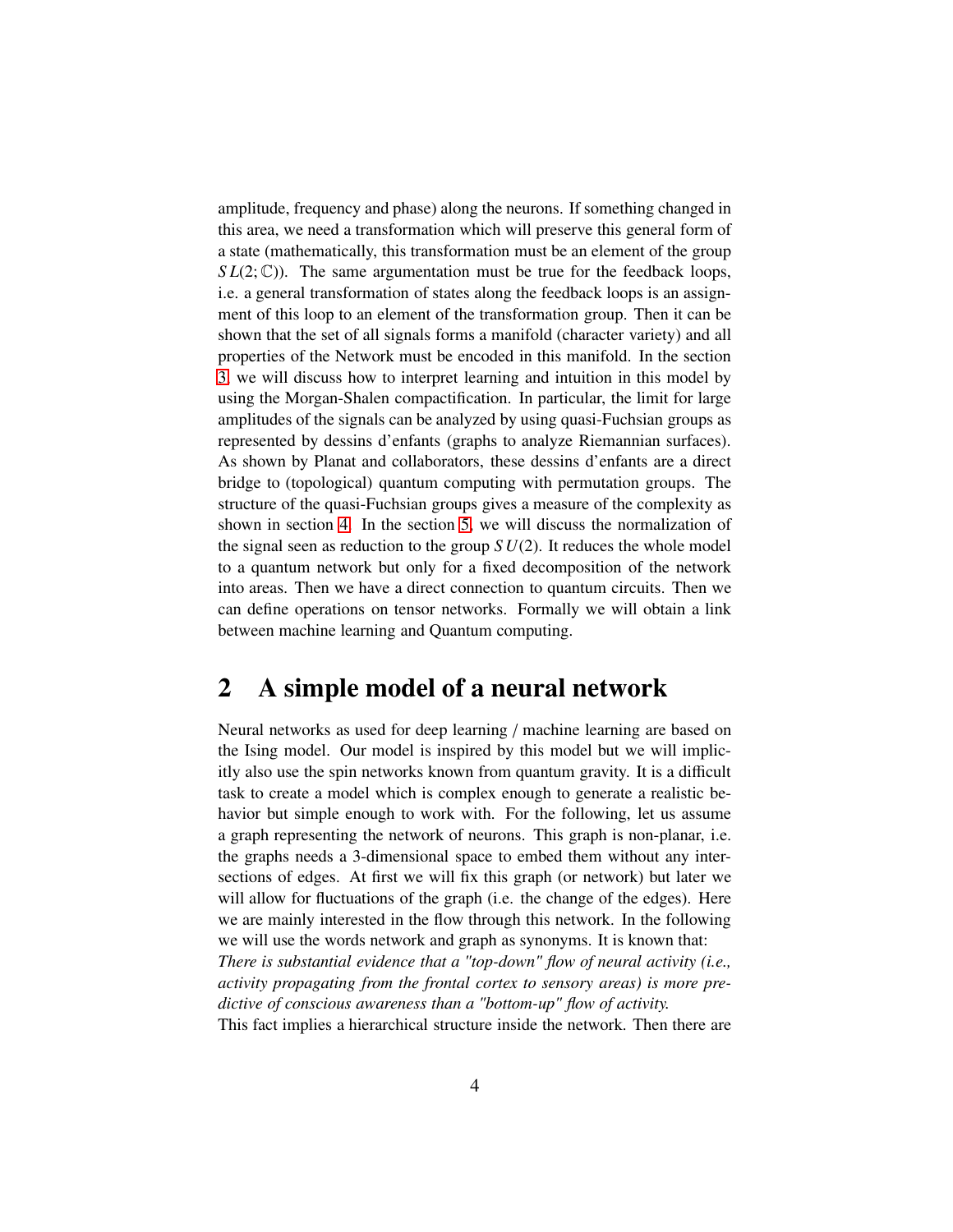areas (part of the network) with a similar activity which are separated from other areas. The whole structure of the network is controlled by another area where this area is connected to many other areas to control them. There are many ways to send a signal from one point in the network to another point. Usually all these ways are used by the signals. The network is very large so that the corresponding area can be seen as a continuous space in good approximation. The whole approach can be seen as a kind of cluster approximation: the network is clustered into areas. Let  $N$  be this network which is decomposed into areas (or sub-networks) *Gi*with

$$
N=\bigcup_i G_i
$$

Main idea in the approach is the observation that there is an interaction between neurons, i.e. a signal from one neuron will return directly or after a greater loop. These signals are signals forming a loop which we call *feedback loops*. This loop can be seen as a real interaction between some neurons (or areas of neurons). Usually in an area, there is more than one feedback loop. But the network is not fixed and now we will discuss fluctuations of the network. Usually neurons build new connections and/or remove some other. Because of this behavior some of the feedback loops will be destroyed or new loops will be created. In contrast, there are stable feedback loops which are not destroyed (because they are used very often). This behavior is comparable to contractable and non-contractable loops in topology. Consider a loop in a disk which can be arbitrarily deformed and finally contracted to a point. In contrast, a disk with a hole contains contractable loops (= all loops not going around the loop) and non-contractable loops (= all loops going around the hole). All non-contractable loops are characterized by the number how often the loop winds around the hole. But more importantly, the loop going around the hole is stable with respect to any deformation (or fluctuation) which don't destroy the hole in the disk (or producing a new hole). Therefore we will state: the feedback loops produce the topology of the network.

Closed loops are forming a monoid with concatenation as operation. This monoid can be completed to a group by using the deformation of loops by using the concept of homotopy (one-parameter family of deformations). This group is known as fundamental group  $\pi_1(\mathcal{N})$  of N, see [\[4,](#page-15-2) [5\]](#page-15-3) for details. Usually this group is generated by a finite number of generators  $w_1, \ldots, w_n$ forming sequences (the group operation) which are restricted by relations  $r_1, \ldots, r_m$ . Then  $\pi_1(\mathcal{N})$  is given by

$$
\pi_1(\mathcal{N}) = \langle w_1, \ldots, w_n | r_1, \ldots, r_m \rangle
$$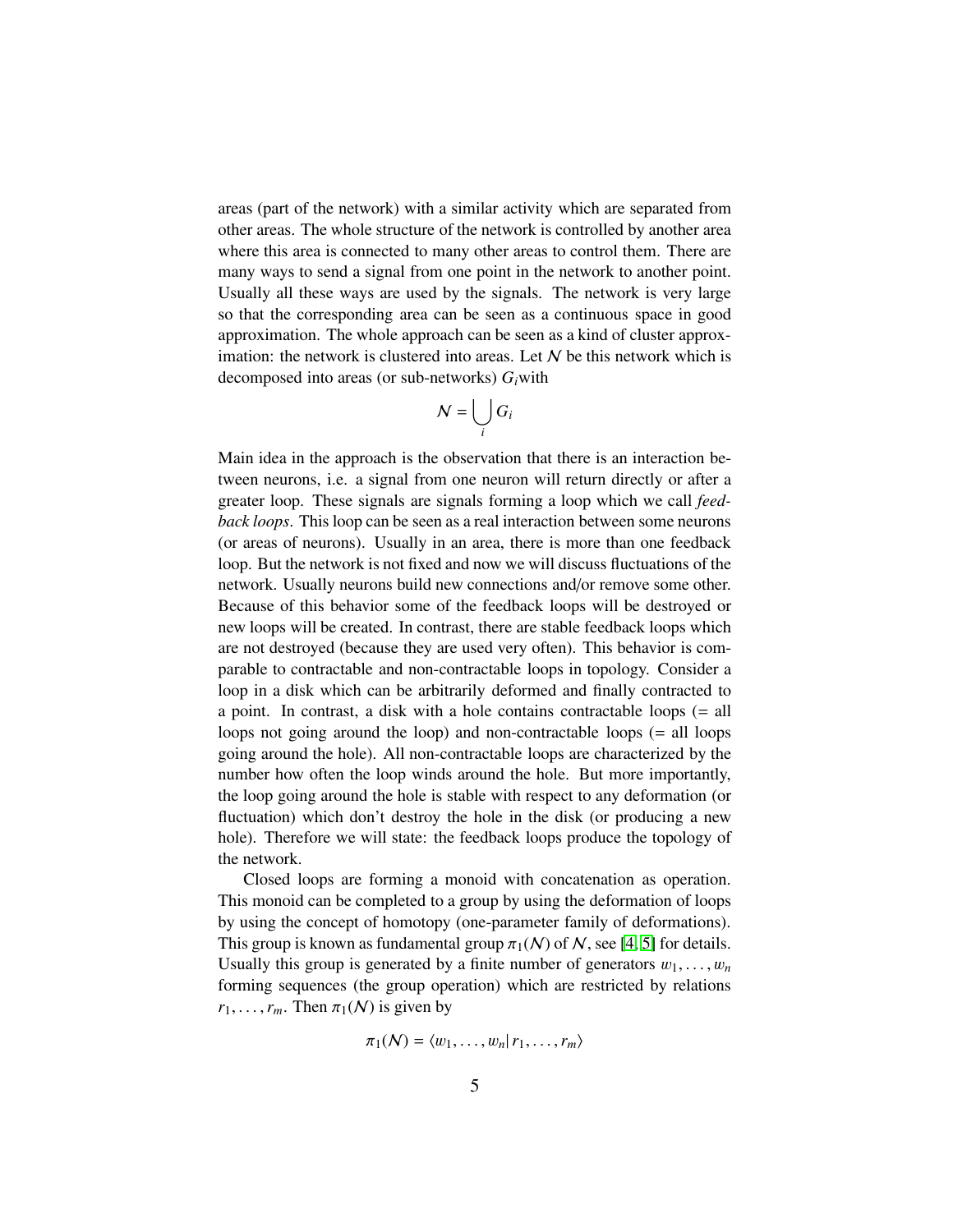and we will discuss some examples now. The free group  $\langle a|0\rangle$  of one generator and no relation are sequences  $a^k$  for every  $k \in \mathbb{Z}$ , i.e.  $\langle a | \emptyset \rangle$  is isomorphic to  $\mathbb{Z}$ . In a similar manner, the free group  $\langle a, b | \emptyset \rangle$  is isomorphic  $\mathbb{Z} \star \mathbb{Z}$  to a free product. We will later see that this group can be represented by a tree (the Cayley graph of this group). The group  $\langle a | a^q \rangle$  with one generator and one relation  $a^q = e$  (*e* unit of the group) are sequences  $a^k$  with  $-q < k < q$ , i.e. this group is isomorphic to  $\mathbb{Z}_q$ . Other examples are  $\langle a, b | aba^{-1}b^{-1} \rangle = \mathbb{Z} \oplus \mathbb{Z}$ with relation  $aba^{-1}b^{-1} = e$  or  $ab = ba$  which is the fundamental group  $\pi_1(T^2)$  of the torus.

Now we will reverse the argumentation, i.e. for a given group *G* with finitely many generators we have to consider a space/manifold *X* so that  $G = \pi_1(X)$ . Using the cellular approximation theorem, the space *X* must be a 2-complex. This 2-complex consists of 1-cells and 2-cells. The 1 cells give the generators of *G* and the 2-cells represent the relations in *G*. It is a result of Curtis [\[6\]](#page-15-4) that any 2-complex is homotopy equivalent to a 2-complex which embeds in  $\mathbb{R}^4$ . This fact is the reason that every finitely generated group can be realized as the fundamental group of a 4-manifold.

The fundamental group  $\pi_1(\mathcal{N})$  represents the interaction between the neurons and N denotes now the interaction graph of the neural network. This graph is similar to the neural network, i.e. this graph can be embedded into a 3-dimensional space. Following this argumentation, the 2-complex must be also embedded into a 3-dimensional space or  $\pi_1(\mathcal{N})$  is the fundamental group of a 3-manifold also denoted as  $N$ . By now it is only a conjecture but for the following line of arguments it is unimportant i.e. abstractly we have a 3- or 4-manifold denoted by N with fundamental group  $\pi_1(N)$ . The choice of this manifold us unique by deep theorems (solution of the Poincare conjecture for topological 3- and 4-manifold by Perelman [\[7,](#page-15-5) [8,](#page-15-6) [9\]](#page-15-7) and Freedman [\[10\]](#page-15-8)).

Furthermore we have a function over this space  $N$  which assigns to every point a state:  $|0\rangle$  (ground state) or  $|1\rangle$  (excited state). This function is given by the neuron behavior:  $|0\rangle$  are signals in N below the activation of neurons whereas  $|1\rangle$  are signals above the threshold. Every signal is given by three parameters: strength (or amplitude), frequency and (relative) phase. These three parameters can be encoded into a complex number  $a \in \mathbb{C}$  with state *a*|0) or *a*|1). For an area  $G_i$ , the state  $|\phi(G_i)\rangle$  is the sum of all *a*|0) and *b*|1). To express this fact mathematically, we will assign to every area of neurons a state

$$
|\phi\rangle = a \cdot |0\rangle + b \cdot |1\rangle \qquad a, b \in \mathbb{C}
$$

where  $a, b$  are complex numbers with a norm  $|a|$  representing the strength of the signal for the state  $|0\rangle$  in this area and  $|b|$  the strength for  $|1\rangle$ . The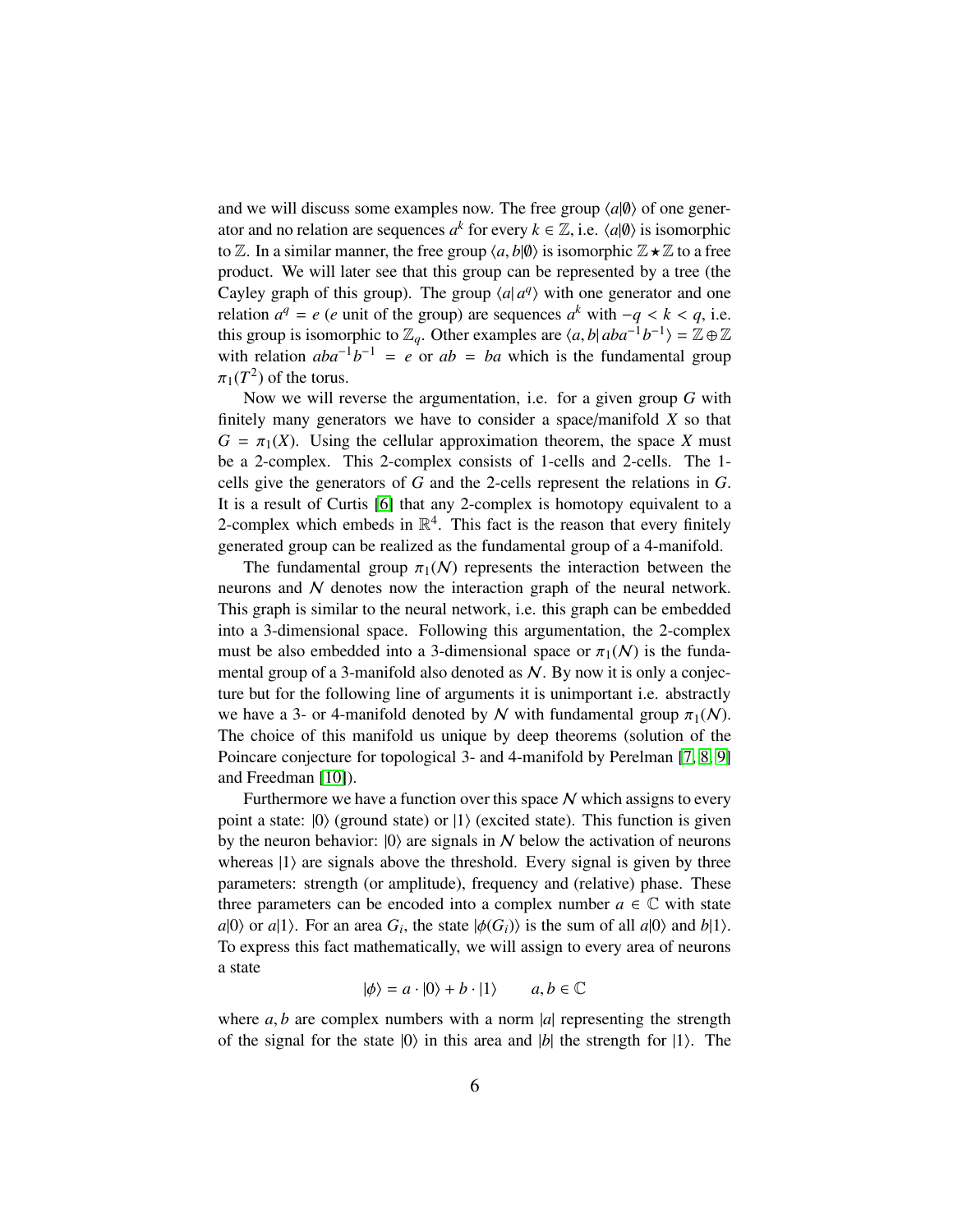phase and the signal frequency of *a* and *b* is the relative phase as well the frequency of a signal going through this area. Here, the usage of complex numbers is very important, otherwise we are not able to describe the amplitude, frequency and phase in one structure. The parameter will generate a 2-dimensional complex vector space  $\mathbb{C}^2$ . A parameter change is given by the automorphism of this space as given by the group  $SL(2,\mathbb{C})$ . If something changed in this area, then we need a transformation which will preserve this general form of a state (mathematically, this transformation must be an element of the group  $SL(2, \mathbb{C})$ ). The same argumentation must be true for the feedback loops, i.e. a general transformation of states along the feedback loops is an assignment of this loop to an element of the transformation group (i.e. a homomorphism  $\pi_1(\mathcal{N}) \to SL(2,\mathbb{C})$  a representation). Some transformations are ruled out, i.e. if we transform all loops by the same element then we will change nothing (it is a simple gauge of the network).

These ideas can be expressed mathematically which will be done in the following. Main part in our argumentation is the inclusion of neuron interaction by feedback loops. A loop is formally given by loops of the state  $|0\rangle$ and of the state  $|1\rangle$ . A change of the loop by a change of the network or by a change of the currents in the network are given by a map

$$
\pi_1(\mathcal{N}) \to SL(2,\mathbb{C})
$$

which must be preserve the group structure (i.e. it is a homomorphism). Of course, all parameters can be gauged at the same time without any change. This fact can be expressed by an action of the group  $SL(2, \mathbb{C})$  on the homomorphism above. This action is given by conjugation (the action  $(q, a) \mapsto$  $g \cdot a \cdot g^{-1}$ ). Mathematically expressed, the set of homomorphism will be denoted by

$$
Hom(\pi_1(N), SL(2, \mathbb{C})) = {\pi_1(N) \rightarrow SL(2, \mathbb{C})}
$$

which is unique up to conjugation (the action  $(g, a) \mapsto g \cdot a \cdot g^{-1}$ )

$$
\mathcal{M} = Hom(\pi_1(\mathcal{N}), SL(2,\mathbb{C}))/SL(2,\mathbb{C})
$$

and finally we will obtain the space  $M$ . The transformation group  $SL(2,\mathbb{C})$ of our parameters (seen as automorphism of the parameter space as 2D complex vector space) is well-known in mathematics: it is the isometry group of the 3-dimensional hyperbolic space (honestly it is the universal cover of this isometry group but this difference is unimportant here). Then the space  $M$ is the moduli space of hyperbolic structures on  $N$ .

Now let us summarize the model: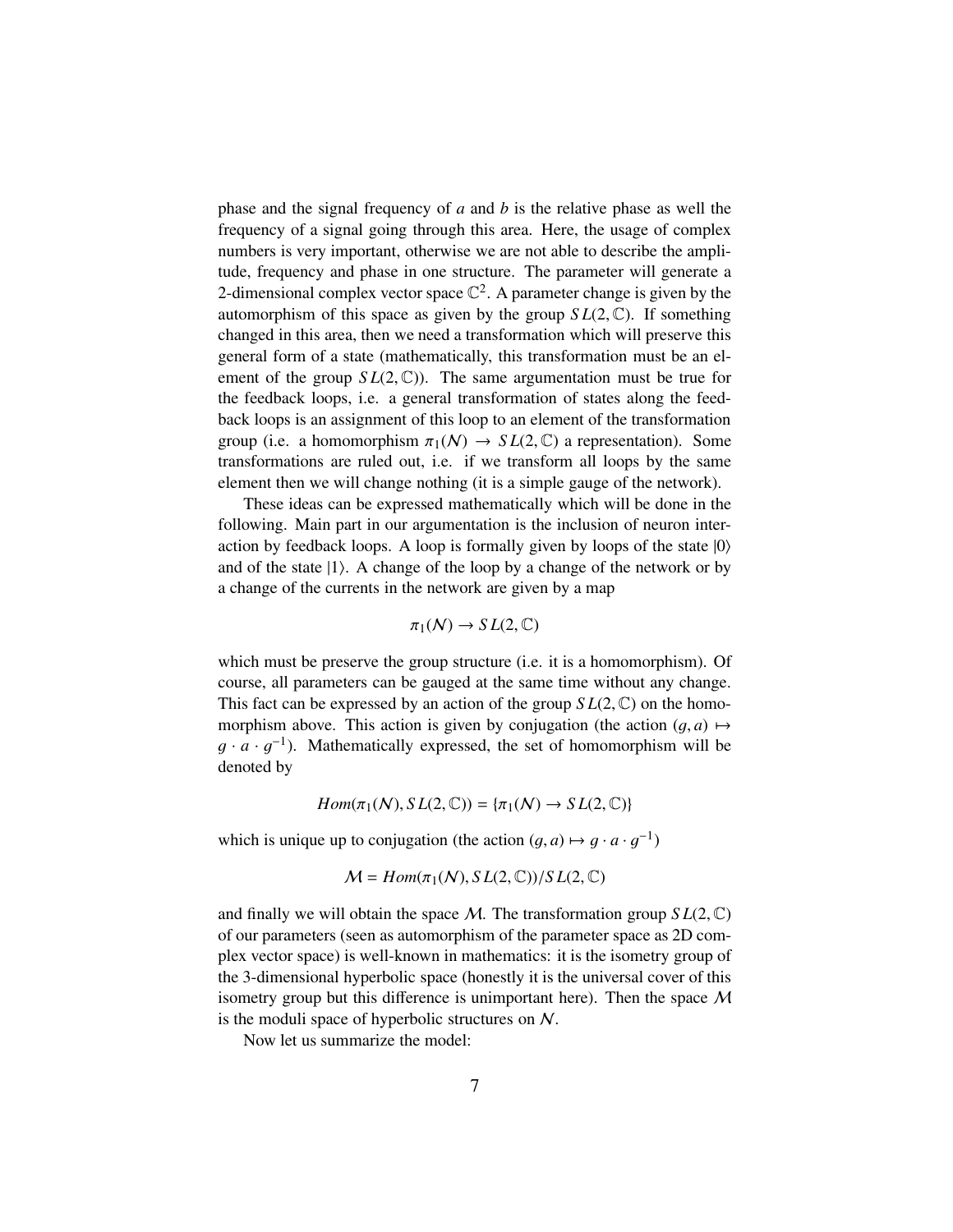- 1. There is a network of neurons with a hierarchical organization. All signals going through this network
- 2. There is a set of feedback loops which are stable with respect to a change of the network. These stable loops are identified with noncontractable loops in a 3-dimensional space  $N$ . This set of loops has the structure of a group  $\pi_1(\mathcal{N})$ .
- 3. Every neuron has a state out of two possibilities:  $|0\rangle$  (ground state) or  $|1\rangle$  (excited state). For an area of neurons we assign a state  $|\phi\rangle$  =  $a \cdot |0\rangle + b \cdot |1\rangle$  with the complex numbers *a*, *b*. The norm |*a*| represents the strength of the signal for the state  $|0\rangle$  in this area and  $|b|$  the strength for  $|1\rangle$ . The phase and the signal frequency of *a* and *b* is the relative phase as well the frequency of a signal going through this area.
- 4. A transformation of the state  $|\phi\rangle$  must be end up with a state again, i.e. the possible transformations forming a group *S L*(2, C). Then a transformation of feedback loops is a map which assigns every loop (an element of  $\pi_1(\mathcal{N})$ ) to a transformation (an element of  $SL(2,\mathbb{C})$ ) respecting the group structures of the transformation and loops. Gauging of the network is ruled out.

## <span id="page-7-0"></span>3 The dynamics of this model: learning and intuition

The model above is only the frame for a general dynamics. But at first we will ask what we expect if a sensor like the eye gets a signal which will be recognized to be a dog by the neural network? In the previous section we analyzed the structure of the signals inside the network. Here, feedback loops as expression for neuron interactions are the most important ingredients for us. Now let us consider two signals for different objects. One would expect that the endpoints of the signals (after going through the network) are separated from each other. Is this behavior realized in our model? If the network has learned to recognize different objects (where the input signal came from the eye) then the corresponding ways of a signal should have a maximized amplitude and frequency for the signal. Therefore our analysis should be concentrate on the maximized signals inside the networks.

This idea can be realized mathematically by considering a signal function

 $F: M \to \mathbb{C}$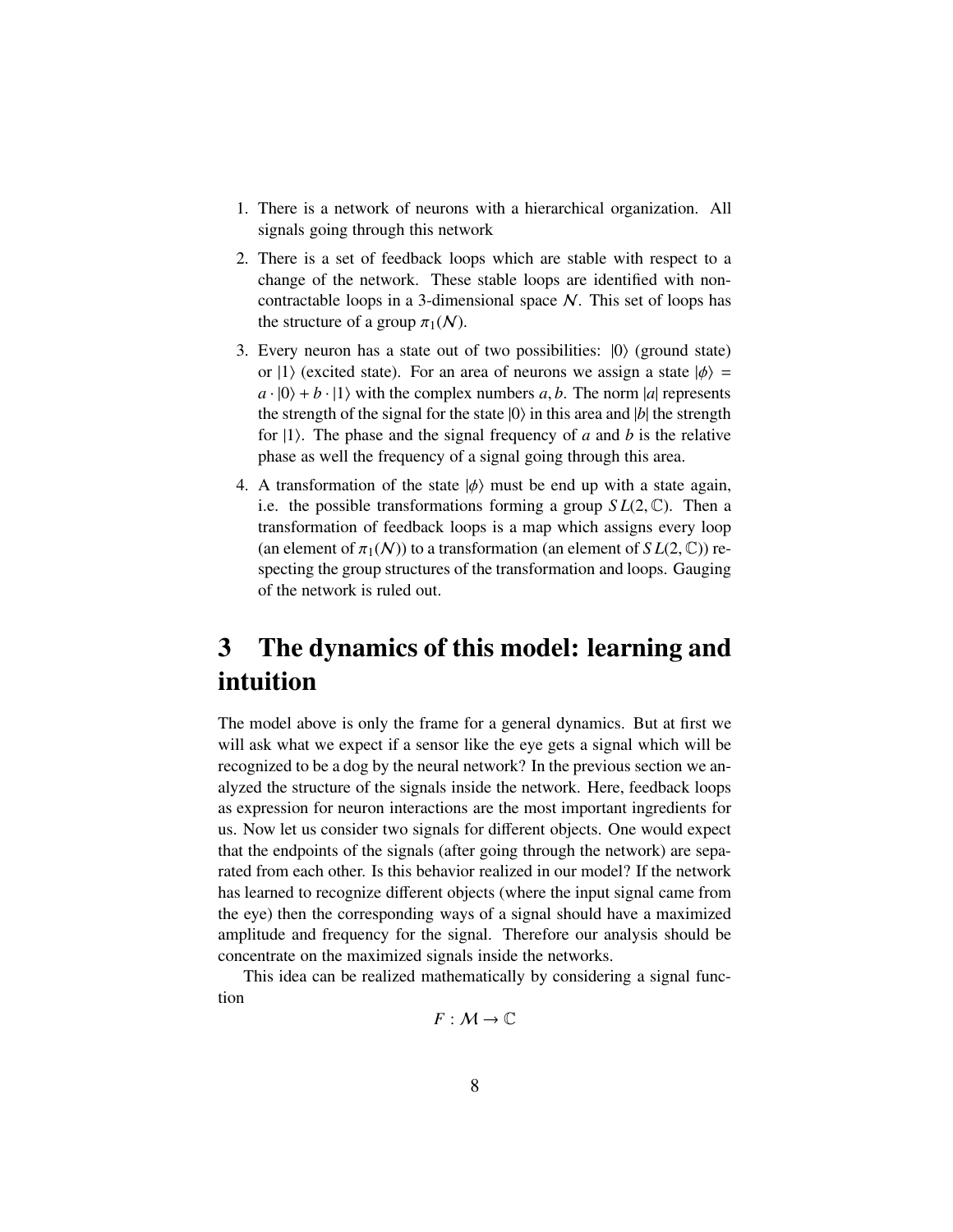with amplitude, frequency and phase over the space  $\mathcal M$  of all signals as described above. As shown by [\[3\]](#page-15-1), the space  $M$  can be described by coordinates given by group characters. Let  $\rho : \pi_1(\mathcal{N}) \to SL(2, \mathbb{C})$  be one representation. The character is defined by  $\chi_{\rho}(\gamma) = Tr(\rho(\gamma))$  for a  $\gamma \in \pi_1(\mathcal{N})$ . The set of all characters forms an algebraic variety which is equivalent to M. This approach showed that every function over  $M$  must be given by a character or the signal function itself is a coordinate function of  $M$ . Of course, this function can be also defined for the areas  $F|_{G_i}: G_i \to \mathbb{C}$ . In principle, there are two kind of signals: signals with a convergent amplitude and signals with a divergent amplitude. In our model, both signals have different interpretations. Convergent signals are given for ways which are rarely used (or which do not activate the neurons). In contrast, divergent signals are frequently used ways. As far as we know, the divergent signals are the most important ones because these ways represent the learned signals way. As motivated above, we expect that these ways are separated from other signals i.e. ending at different ends. Expressed differently, the ways of the signal after a learning are forming a tree where the endpoints represent the different recognized objects. This tree must be formed by the signals with divergent amplitudes. Mathematically, we have to understand the compactification of the space M.

Morgan and Shalen [\[3\]](#page-15-1) studied a compactification of this space or better they determined the structure of the divergent signals. The compactification M is defined as follows: let *C* be the set of conjugacy classes of  $\Gamma = \pi_1(N)$ , and let  $\mathbb{P}(C) = \mathbb{P}(\mathbb{R}^C)$  be the (real) projective space of non-zero, positive functions on *C*. Define the map  $\vartheta : \mathcal{M} \to \mathbb{P}(C)$  by

$$
\vartheta(\rho) = \left\{ \log(|\chi_{\rho}(\gamma)| + 2) \, | \, \gamma \in C \right\}
$$

and let  $\mathcal{M}^+$  denote the one point compactification of  $\mathcal M$  with the inclusion map  $\iota : \mathcal{M} \to \mathcal{M}^+$ . Finally,  $\overline{\mathcal{M}}$  is defined to be the closure of the embedded image of M in  $M \times \mathbb{P}(C)$  by the map  $\iota \times \vartheta$ . It is proved in [\[3\]](#page-15-1) that M is compact and that the boundary points consist of projective length functions on Γ (see below for the definition). Note that in its definition,  $\vartheta(\rho)$  could be replaced by the function  $\{ \ell_\rho(\gamma) \}_{\gamma \in C}$ , where  $\ell_\rho$  denotes the translation length for the action of  $\rho(\gamma)$  on  $\mathbb{H}^3$  (3D hyperbolic space)

$$
\ell_{\rho}(\gamma) = \inf \left\{ \text{dist}_{\mathbb{H}^3}(x, \rho(\gamma)x) \, | \, x \in \mathbb{H}^3 \right\}
$$

where  $dist_{\mathbb{H}^3}$  denotes the (standard) distance in the 3D hyperbolic space  $\mathbb{H}^3$ .

Recall that an R-tree is a metric space  $(T, d_T)$  such that any two points  $x, y \in T$  are connected by a segment [*x*, *y*], i.e. a rectifiable arc isometric to a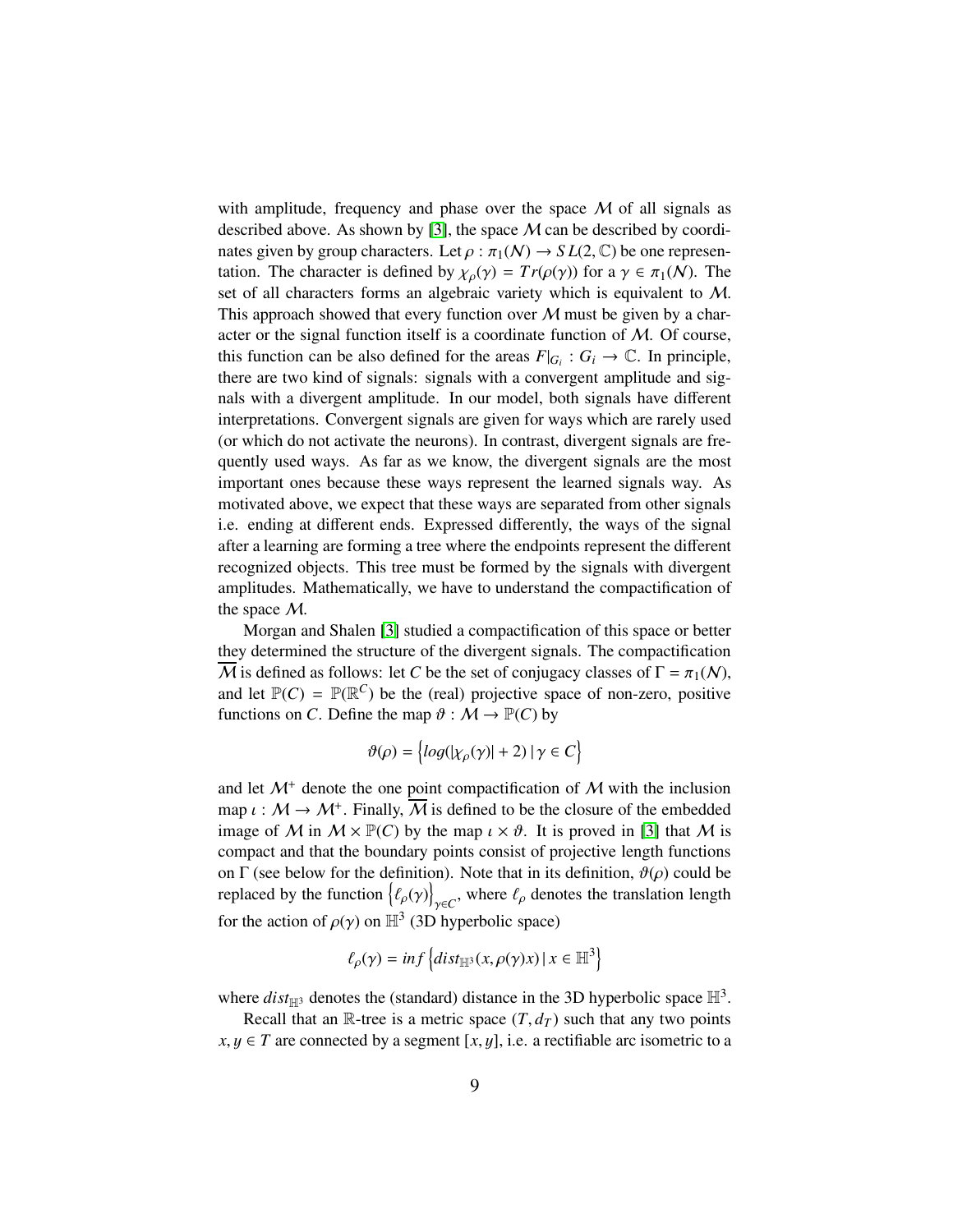compact (possibly degenerate) interval in R whose length realizes  $d_T(x, y)$ , and that  $[x, y]$  is the unique embedded path from *x* to *y*. We say that  $x \in T$ is an edge point (resp. vertex ) if  $T \setminus \{x\}$  has two (resp. more than two) components. A  $\Gamma$ -tree is an  $\mathbb R$ -tree with an action of  $\Gamma$  by isometries, and it is called minimal if there is no proper Γ-invariant subtree. We say that Γ fixes an end of *T* (or more simply, that *T* has a fixed end) if there is a ray *R*  $\subset T$  such that for every  $\gamma \in \Gamma$ ,  $\gamma(R) \cap R$  is a subray. Given an R-tree  $(T, d_T)$ , the associated length function  $\ell_T : \Gamma \to \mathbb{R}^+$  is defined by

$$
\ell_T(\gamma) = \inf_{x \in T} d_T(x, \gamma x)
$$

If  $\ell_T \neq 0$ , which is equivalent to Γ having no fixed point in *T* (cf. [\[3,](#page-15-1) [11\]](#page-15-9), Prop. II.2.15), then the class of  $\ell_T$  in  $\mathbb{P}(C)$  is called a projective length function.

Now we are able to formulate the main result:

*If*  $\rho_k \in M$  *is an unbounded sequence, then there exist constants*  $\lambda_k \to \infty$ *(renormalization of the sequence) so that the rescaled length*

$$
\frac{1}{\lambda_k}\ell_{\rho_k}
$$

*converge to*  $\ell_{\rho\infty}$  *for*  $\rho_{\infty}$  :  $\Gamma \to Isom(T)$  *a representation of*  $\Gamma$  *in the isometry group of the* R−*tree T, i.e. we have the convergence*

$$
\frac{1}{\lambda_k} \ell_{\rho_k} \Longrightarrow \ell_T
$$

But what is the meaning of this result? If the signals in the network are bounded nothing happens. The signals can follow all possible ways and there is no separation of signals. This behavior changes for unbounded signals. According to the result above, the underlying graph for signals degenerates to a tree. But this tree will give the right behavior, it separates the signals. This amazing result can be understood on geometric grounds. The main idea is the usage of the fact that the assignment of a state to the loop by a map  $\pi_1(\mathcal{N}) \to SL(2,\mathbb{C})$  is a representative of a hyperbolic structure on the 3-manifold  $N$  which is unique up to gauge (the homomorphism  $\pi_1(\mathcal{N}) \to SL(2,\mathbb{C})$  is determined up to conjugation). The set of all signals is given by the space M with a corresponding function  $M \to \mathbb{C}$  for the amplitude, frequency and phase. If the value of this function restricted to an area grows up over the time then it is likely that this signal way was learned by the network and it will be stable over time. Interestingly, one has a direct way to visualize this growing: the curvature of the hyperbolic space grows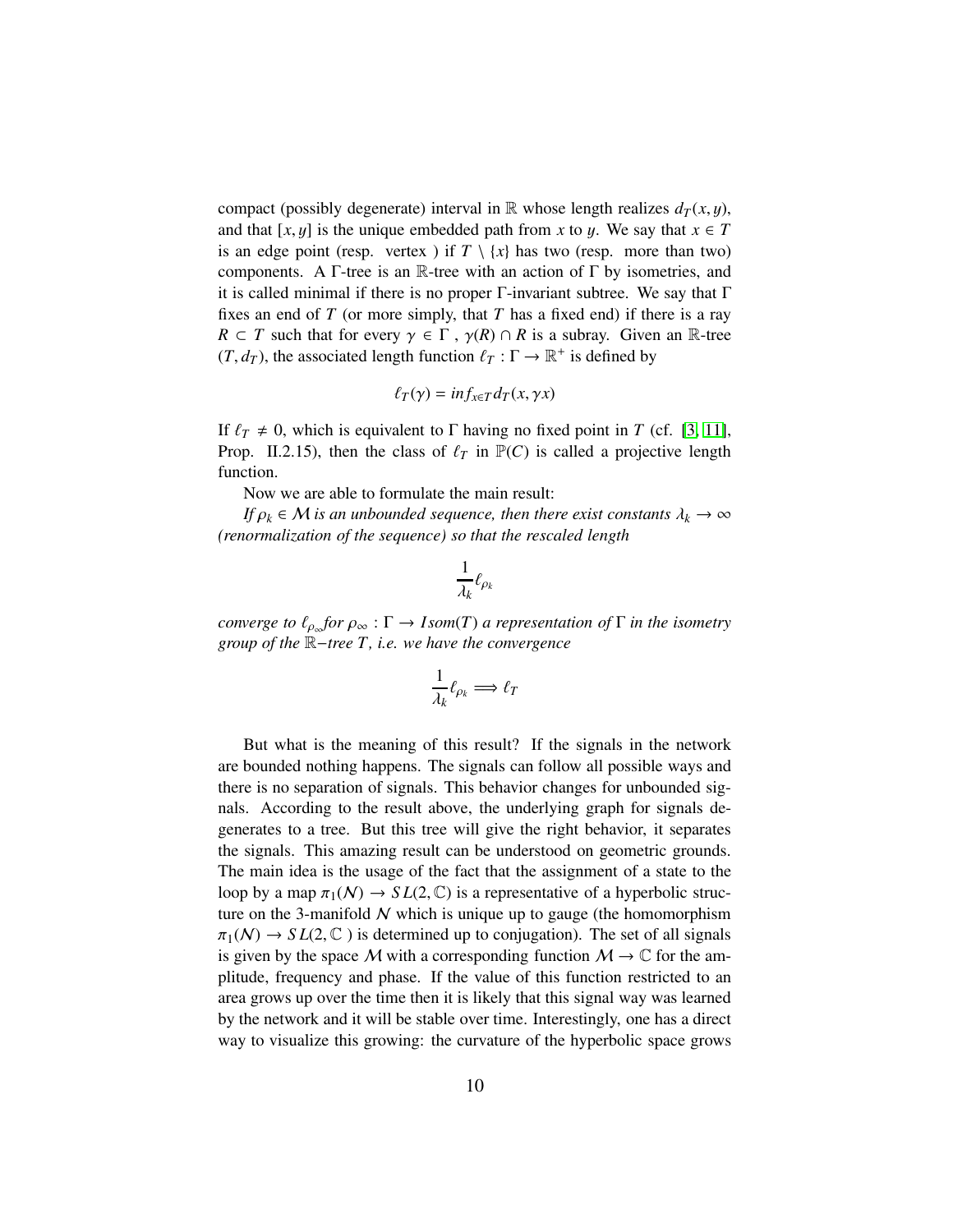$\triangle$   $\lambda$   $\lambda$ 

<span id="page-10-0"></span>Figure 1: degeneration of a triangle to a tree

up too. But what is effect on the network. At the vertices, one has the neurons which are connected by the lines. As one can easily see the lines are concavely curved (because of the negative curvature). Then the increasing curvature is given by an increasing curving of the lines. At the limit, the triangle degenerates and become a tree (see Fig. [1](#page-10-0) ), see [\[12\]](#page-15-10). So, for the maximized signal amplitude (and frequency), the underlying graph of the signals degenerates to a tree where the endpoints of the signal are endpoints of the tree (or the leaves of the tree). Here we will point out that the network itself don't degenerates but rather the signals on the network. The signal for low amplitudes and frequencies see the whole graph where the signals for high amplitude and frequency will see a tree. At the end, the network has learned to distinguished between objects. In particular the hyperbolicity of the geometry implies that the distinction is not continuously related to the start point. Consider for example, two objects say 'table' and 'chair' which are not so far away from the recognition of the pattern(three or four legs, some plate, similar size or material etc.). But we learned to distinguished these two objects.

*Learning: the separation of the endpoints for the signals in the network by the amplitude of the signal*

Above we described a recognition of an object as learned by the network. But how about the process of the learning itself? Here the work of Morgan and Shalen can help to find an inspiration or better an interpretation of learning ion our model again. In the approach above, the number of loops is very important. Usually one needs more then two generators and some relations between the generators to get this result. The relations between the loops can be understood as kind of interaction between the loops (or as global relation). Inspired by this fact, we will understood learning as a two-step dynamics:

- 1. Increase the number of feedback loops together with relations between them.
- 2. Increase the amplitudes/frequencies, i.e. repeat the lesson again and again.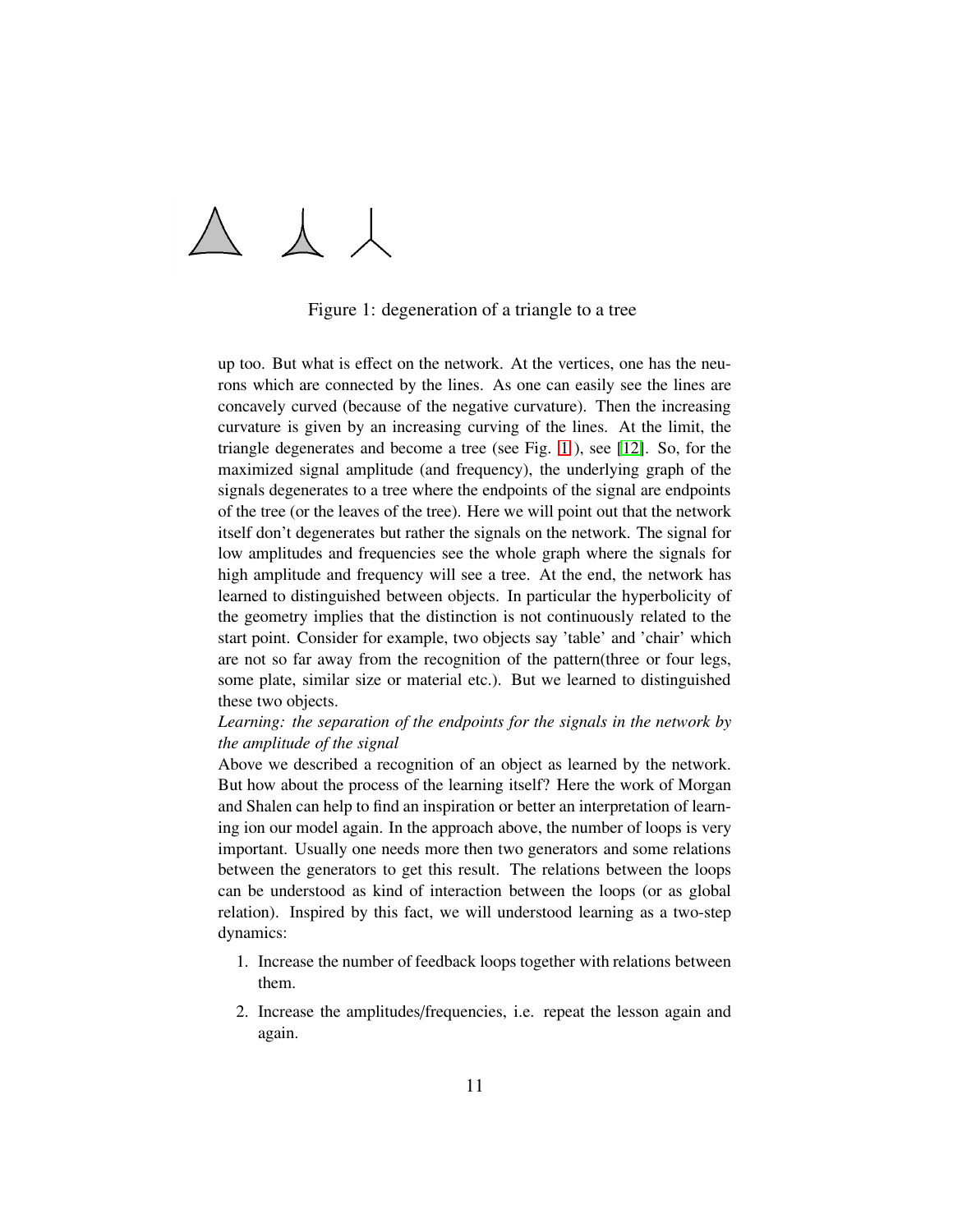Then in the limit, the amplitudes will increase and one will get the separation, i.e. the graph will change to a tree. Abstractly spoken, the learning set is classified into discrete classes where every class corresponds to the endpoint of the tree.

For the process 'learning', the number of loops have to be increased. What happens if we will keep the number of loops fixed but change the relations between the loops? According to the theory of Morgan and Shalen, the tree itself will deform and one will get new endpoints, i.e. the classification of the learning set (used to generate the tree) changes or the network evaluates the input in a new manner. But this process is known as intuition (or creation of an idea)

*Intuition: generating new relations between the loops by fixing the loops itself.*

Here we will stop for the moment. Our model seems to be a qualitative model at the first view. But the mathematical model behind this approach will also allow for a more quantitative approach. But the main problem is only to fit any realistic data to the parameters of the model (which will imply a lot of work).

## <span id="page-11-0"></span>4 On the complexity of network dynamics and dessin d'enfants

Now we will concentrate on another aspect of this approach: does all endpoints of the tree forming a kind of pattern from which we can extract whether the network has already learned the information? Up to now we don't spoke about the boundary of  $N$ , i.e. the area where the signals start and/or end. The boundary allow also for loops  $\pi_1(\partial N)$  which are embedded into N with transformations  $\pi_1(\partial N) \to SL(2,\mathbb{C})$ . In principle, we are interested in the signals which approach this boundary, i.e. we rather consider the 3-manifold  $M = \partial N \times (0, 1)$  together with a representation  $\rho_S : \pi_1(\partial N) \to SL(2, \mathbb{C})$ . By using this representation, one can define *M* as factor  $\mathbb{H}^3/\rho_S(\pi_1(\partial \mathcal{N}))$  with metric  $dt^2 + \cosh(t)^2 g$  with the metric g on  $\partial \mathcal{N}$ . The manifold *M* is embedded in  $\mathbb{H}^3$ . In the limit, the process (seen as orbit of a point under the action of  $\rho_S(\pi_1(\partial N))$  (called quasi-Fuchsian group) will approach the boundary at infinity of  $\mathbb{H}^3$  given by  $\partial_{\infty} \mathbb{H}^3 = S^2$ . Then the limit set is the equator of this  $S<sup>2</sup>$  (a Jordan curve which divides the sphere into a northern and southern hemisphere), see [\[13\]](#page-15-11). Now there are two possible classes: the process converges regularly, i.e. the limit set is a smooth circle or the process converges to a closed fractal curve. In Fig. [2](#page-12-0) we visualizes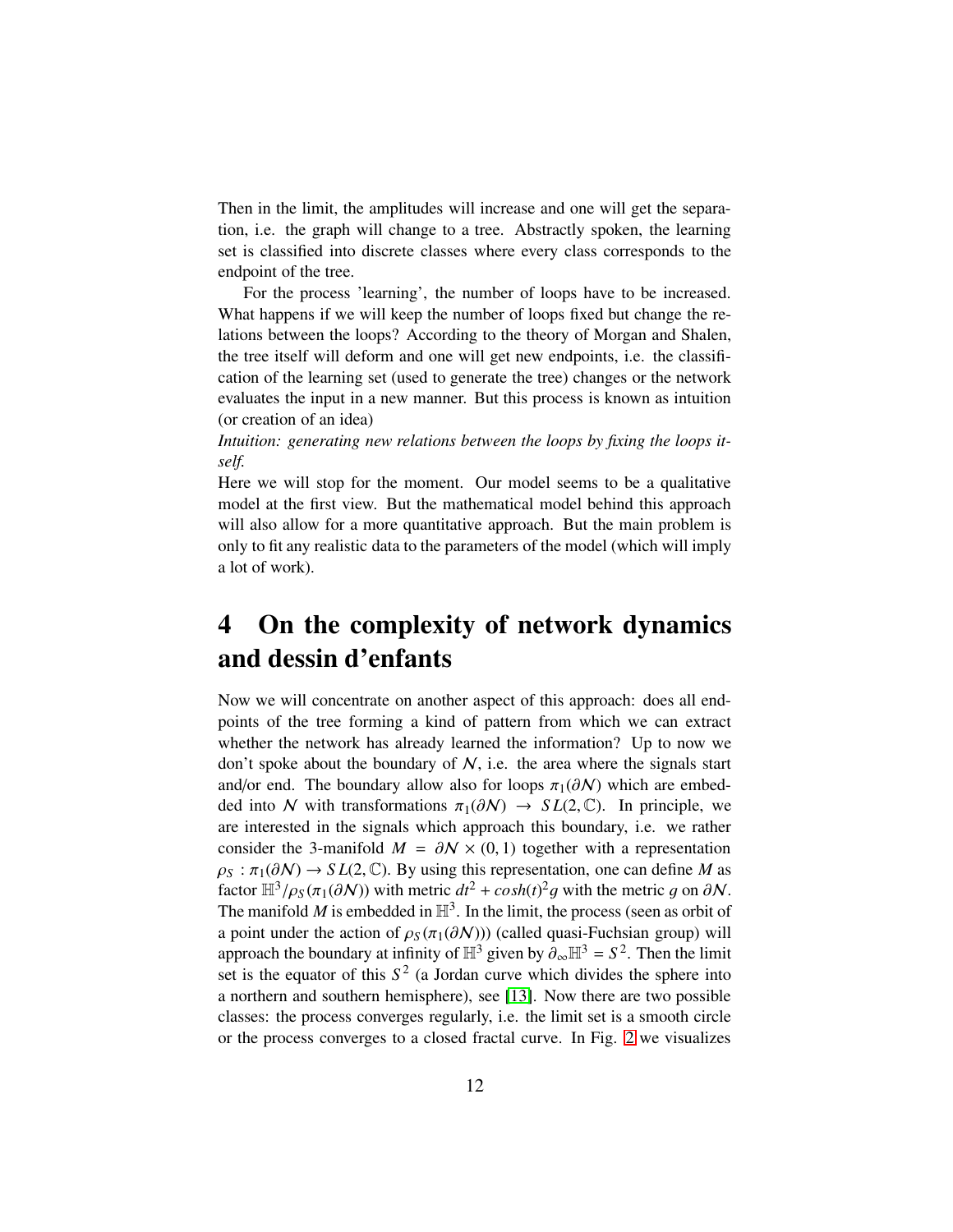

Figure 2: one example of limit (fractal) curves of quasi-Fuchsian groups

<span id="page-12-0"></span>

<span id="page-12-1"></span>Figure 3: dessin d'enfant for a surface (repainted from [\[14\]](#page-15-12))

one examples of this curve for different groups. The appearance of a fractal is a sign of complexity. Indeed, the complexity of the representation  $\rho_S$  is a direct expression. But this complexity is related to the complexity of the group  $\pi_1(\mathcal{N})$ , i.e. the complexity is given by the interaction in the network. In the other case where the amplitudes are forming a graph (therefore unable to classify information) the endpoints of the graph are not forming a fractal curve. So, the fractal curve is a sign for the completed learning process.

The surface at the boundary  $\partial N$  is given by a tree, see the result of the previous section. It is known that trees are given by polynomials which are locally given at the branching points by  $z^n$  with *n* branches. These branching points define locally a ramified covering of the surface over  $S<sup>2</sup>$  (the boundary of  $\mathbb{H}^3$  at infinity). These data are enough to define a dessin d'enfant [\[14\]](#page-15-12). Interestingly, the corresponding dessin d'enfant is given by the triangulation of the surface, see Fig. [3](#page-12-1) for an example. But there is also a second line of arguments leading to the same result. Let *G*´ be a subgroup of the free group  $G = \langle a, b | \emptyset \rangle$  endowed with a set of relations and *H* a subgroup of *G* of index *n*. As shown in [\[15,](#page-15-13) [16\]](#page-15-14), the permutation representation *P* associated to the pair  $(G', H)$  is a dessin d'enfant whose edges are encoded by the represen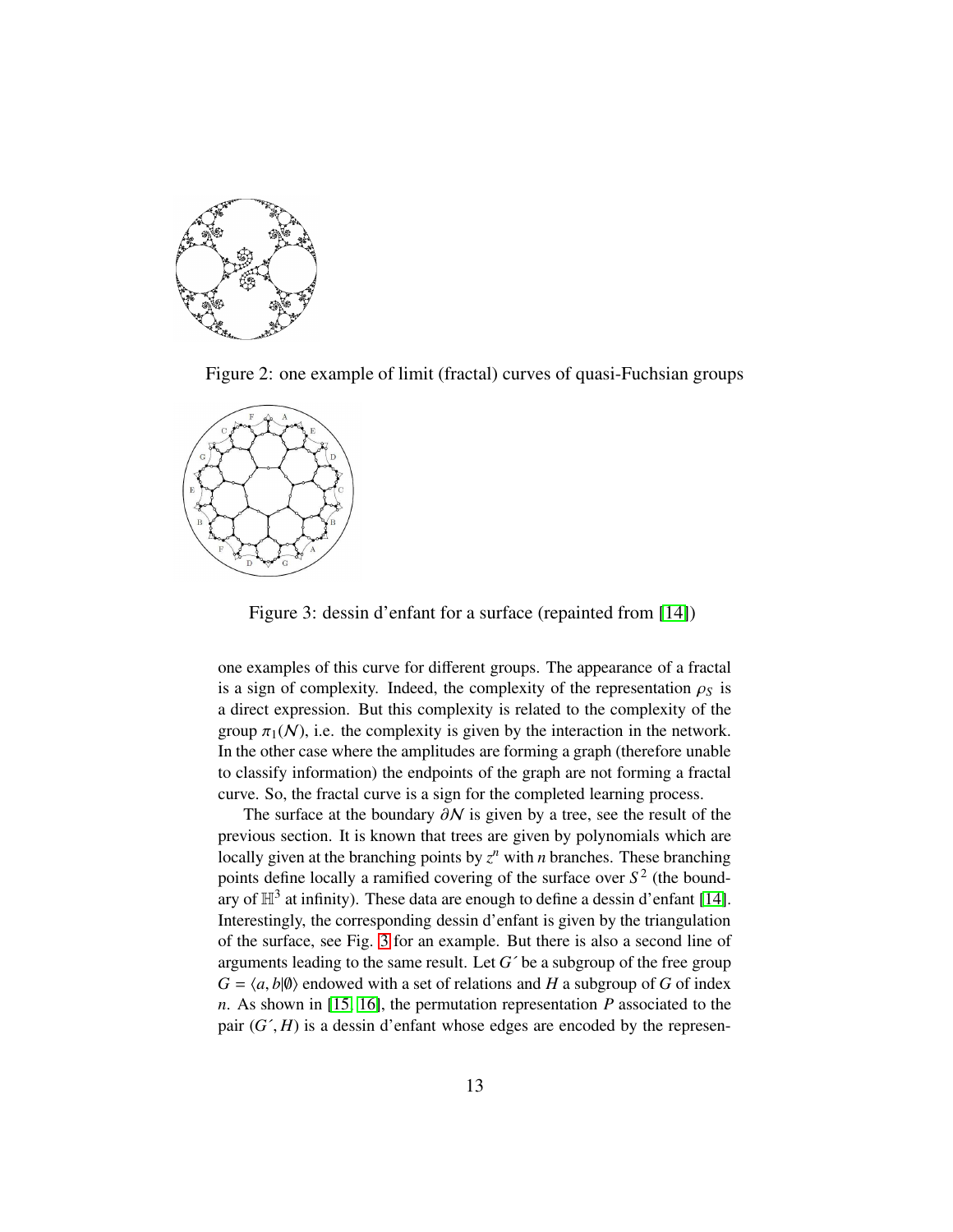tative of cosets of *H* in  $G'$ . The Cayley graph of the free group *G* is a tree and we have again the relation between the tree at the boundary and dessin d'enfants.

### <span id="page-13-0"></span>5 The relation to quantum operations

Even the analysis of the previous section uncovers a formal analogy between our neural network model and quantum computing. At first we will start with the main assumption: Let  $N$  be the network with a fixed partitioning into areas  $G_i$  so that  $N = \bigcup_i G_i$ . For the description of the state, there are two possibilities: one can sum up all states of the areas to get one state for N but at the same time one will loose many important informations or one forms a tensor state

$$
|\Phi_{\mathcal{N}}\rangle=|\phi_{G_1}\rangle\otimes|\phi_{G_1}\rangle\otimes\cdots\otimes|\phi_{G_i}\rangle\otimes\cdots
$$

to preserve this information. Furthermore this state reflects also the exponential size of neural network states in general.

Now it is possible to define operations on this state. For instance, if the signal amplitudes increases so that all neurons in the area will change from the ground state  $|0\rangle$  to the excited state  $|1\rangle$  then this change can be seen as NOT gate (in the quantum computing)

$$
NOT = \left(\begin{array}{cc} 0 & 1 \\ 1 & 0 \end{array}\right)
$$

acting on the the state  $|\phi_G\rangle$  of the area. In principle, one can define every 1-quibit gate in the quantum computing. Of course, the corresponding state is not a quantum state because the state is not normalized. But it is an easy task to normalize the state  $|\phi_G\rangle = a|0\rangle + b|1\rangle$  for every area by dividing the coefficients by the expression  $\sqrt{|a|^2 + |b|^2}$ . Then every element of *SU*(2) will preserve this state. A similar argumentation can be used to introduce 2-qubit operations. Here one needs an interaction (or coupling) between the two areas, say  $G_1$  and  $G_2$ , with a common state  $|\phi_{G_1}\rangle \otimes |\phi_{G_2}\rangle$ . Now one can choose the coupling so that the excited state  $|1\rangle$  of  $|\phi_{G_1}\rangle$  activates the neurons in  $G_2$  which is nothing as the action of the *NOT* gate on  $|\phi_{G_2}\rangle$ . This scenario can be described as the action of the *CNOT* gate on  $|\phi_{G_1}\rangle \otimes$  $|\phi_{G_2}\rangle$ . It is certainly possible to construct more operations but in principle the *CNOT* and the 1-quibit operations are enough to represent quantum circuits [\[17,](#page-16-0) [18,](#page-16-1) [19\]](#page-16-2).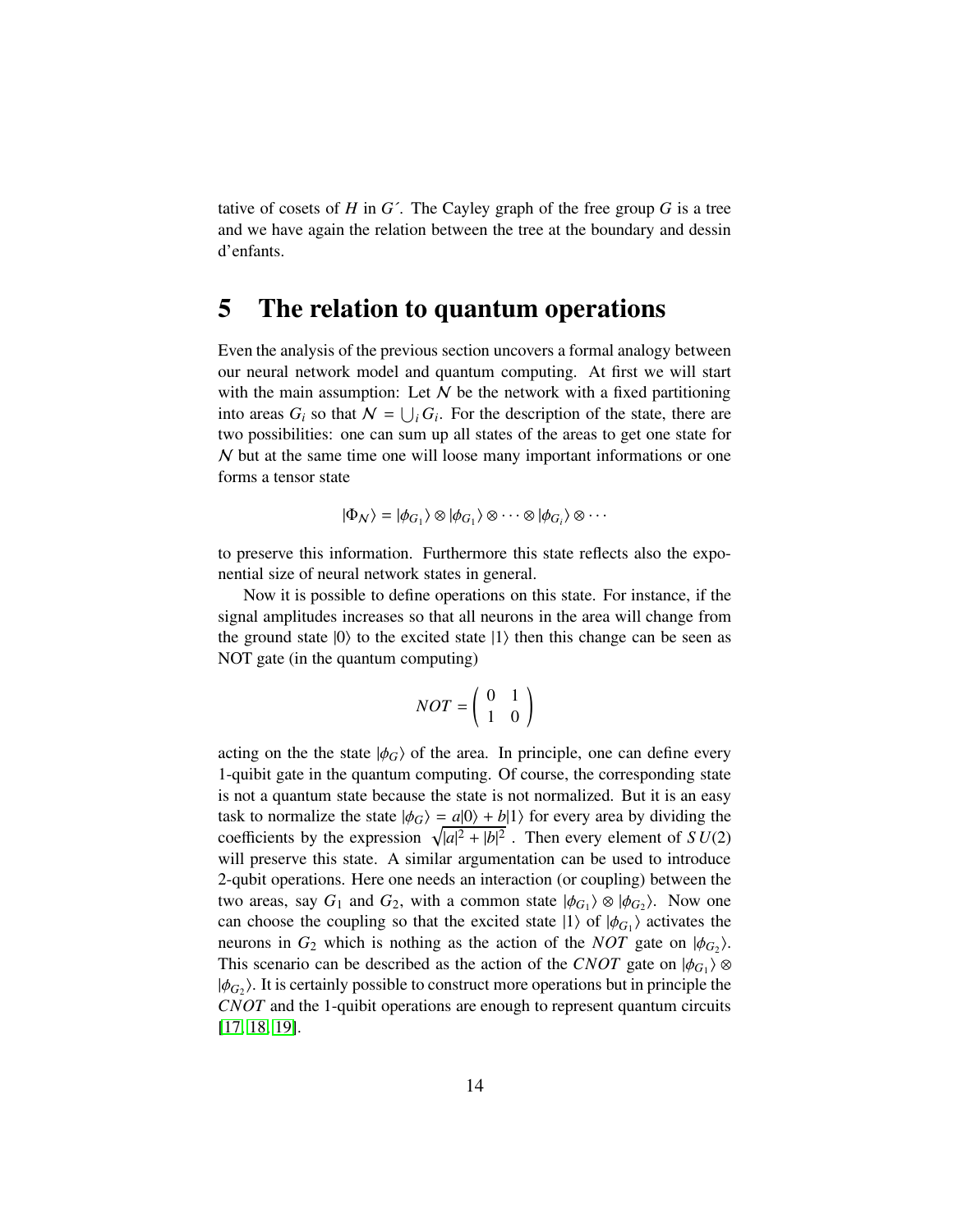This description showed that our model of a neural network has much in common with quantum circuits. We don't have in mind that a neural network and a quantum computer are the same. Here we want to discuss only the similarities between both descriptions by using our model.

## 6 Conclusion

In this paper we described a qualitative model for neural networks like the human brain. Main part of this paper is a new model to understand the behavior of neural networks. The main idea is a subdivision of the network into areas with a state given by the signal through this area consisting of a sum of a ground state  $|0\rangle$  and excited state  $|1\rangle$ . The interaction between neurons was described by loops (feedback loops) i.e. by an signal exchange between the neurons. The state space of all signals was analyzed to get an exceptional behavior for signals with a large amplitude. These signals forming a tree which can be used to understand the process of learning in a neural networks. Furthermore, the signals at the endpoints of this neural network are related to fractal structures (quasi-Fuchsian groups).

By analyzing the state space in detail, we are able to get a formal relation to quantum circuits and quantum computing. This relation is purely formal and has nothing to do with features like entangled neurons etc. The mathematical description of our model and of quantum circuits have some aspects in common which was described in the previous section.

From the philosophical point of view, this approach has global features which controls the behavior of sub-components. So, the interaction between neurons given by the feedback loops controls the behavior of the neurons in the loop. In philosophy, one calls this behavior top-down causation:

*Top-down causation refers to the e*ff*ects on components of organized systems that cannot be fully analyzed in terms of component-level behavior but instead requires reference to the higher-level system itself.*

This model serves as a simple example of this principle. But it showed that a qualitative model can be more successful then a large scale simulation.

## <span id="page-14-0"></span>References

[1] V. Dunjko, J.M. Taylor, and H.J. Briegel. Quantum-enhanced machine learning. *Phys. Rev. Lett.*, 117:130501, 2016.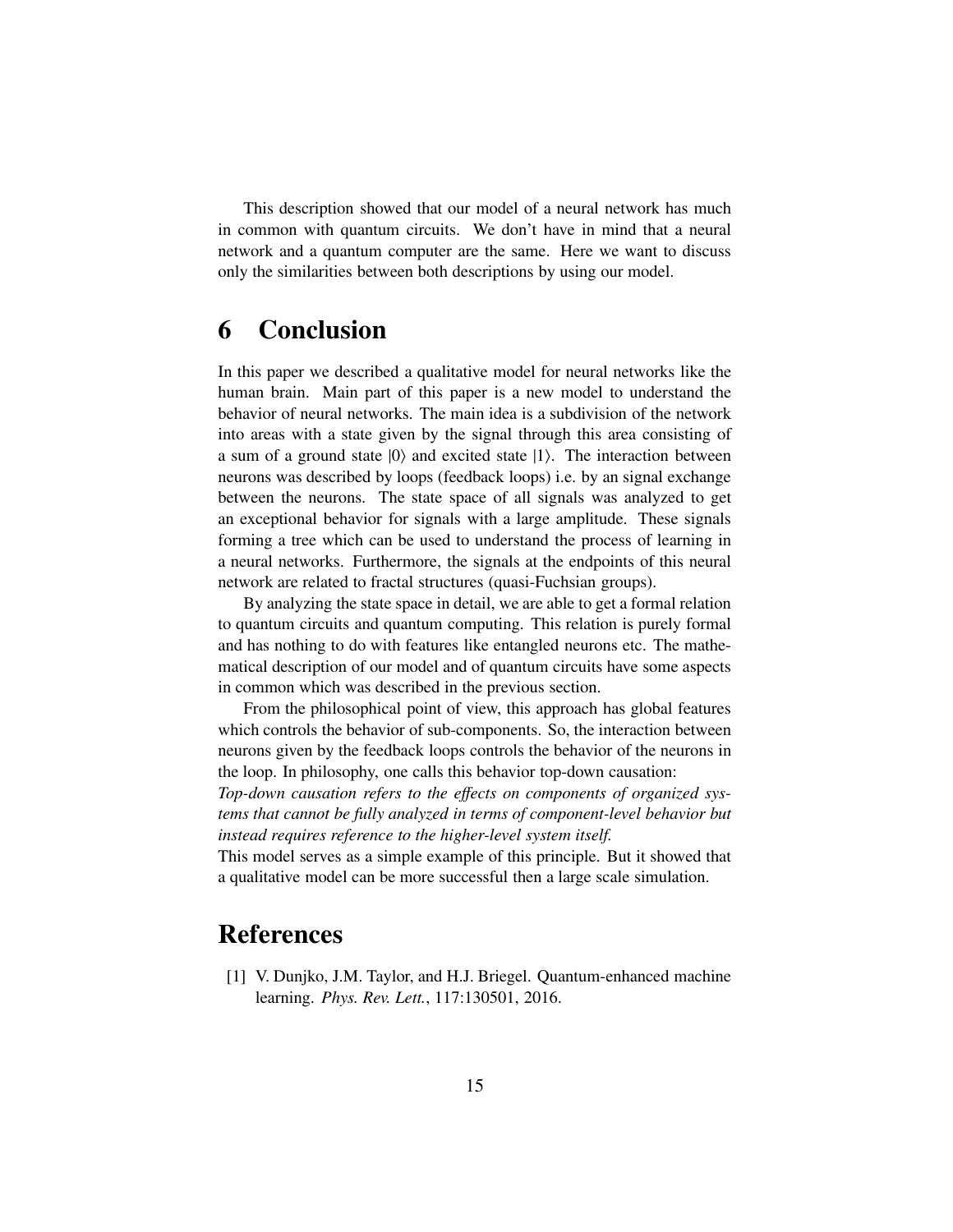- <span id="page-15-1"></span><span id="page-15-0"></span>[2] H.J. Briegel and V. Dunjko. Machine learning and artificial intelligence in the quantum domain. arXiv: 1709.02779, 2017.
- <span id="page-15-2"></span>[3] J.W. Morgan and P.B. Shalen. Degenerations of hyperbolic structures, I: Valuations, trees and surfaces. *Ann. Math.*, 120:401–476, 1984.
- <span id="page-15-3"></span>[4] M. J. Greenberg and J. R. Harper. *Algebraic Topology*. Addison-Wesley, New York, 1981.
- <span id="page-15-4"></span>[5] M. Nakahara. *Geometry, Topology and Physics*. Adam Hilger, Bristol and New York, 1989.
- [6] M.L. Curtis. On 2-complexes in 4-space. In M.K. Ford Jr., editor, *Topology of 3-Manifolds and Related Topics*, pages 204–207, Englewood Cliffs, N.J., 1962. Prentice-Hall.
- <span id="page-15-6"></span><span id="page-15-5"></span>[7] G. Perelman. The entropy formula for the ricci flow and its geometric applications. [arXiv:math.DG](http://arxiv.org/abs/math/0211159)/0211159, 2002.
- <span id="page-15-7"></span>[8] G. Perelman. Ricci flow with surgery on three-manifolds. [arXiv:math.DG](http://arxiv.org/abs/math/0303109)/0303109, 2003.
- [9] G. Perelman. Finite extinction time for the solutions to the ricci flow on certain three-manifods. [arXiv:math.DG](http://arxiv.org/abs/math/0307245)/0307245, 2003.
- <span id="page-15-9"></span><span id="page-15-8"></span>[10] M.H. Freedman. The topology of four-dimensional manifolds. *J. Di*ff*. Geom.*, 17:357 – 454, 1982.
- [11] J.W. Morgan and P.B. Shalen. Degenerations of hyperbolic structures, II: Measured laminations in 3-manifolds. *Ann. Math.*, 127:403–456, 1988.
- <span id="page-15-10"></span>[12] J.W. Morgan and P.B. Shalen. Degenerations of hyperbolic structures, III: Actions of 3-manifold groups on trees and Thurston's compactness theorem. *Ann. Math.*, 127:457–519, 1988.
- <span id="page-15-12"></span><span id="page-15-11"></span>[13] S. Moroianu and J.-M. Schlenker. Quasi-Fuchsian manifolds with particles. *J. Di*ff*. Geom.*, 83:75–129, 2009.
- [14] E. Girondo and G. Gonzalez-Diez. *Introduction to Compact Riemann Surfaces and Dessins D'Enfants*, volume 79 of *London Math. Soc. Students Texts*. Cambridge University Press, New York, 2012.
- <span id="page-15-13"></span>[15] M. Planat and H. Zainuddin. Zoology of atlas-groups: Dessins d'enfants, finite geometries and quantum commutation. *Mathematics*, 5:1–17, 2017. arXiv: 1601.04865, doi:10.3390/math5010006.
- <span id="page-15-14"></span>[16] M. Planat and Rukhsan-Ul-Haq. The magic of universal quantum computing with permutations. *Adv. in Math. Phys.*, 2017:5287862 (9 pages), 2017. arXiv: 1701.06443.